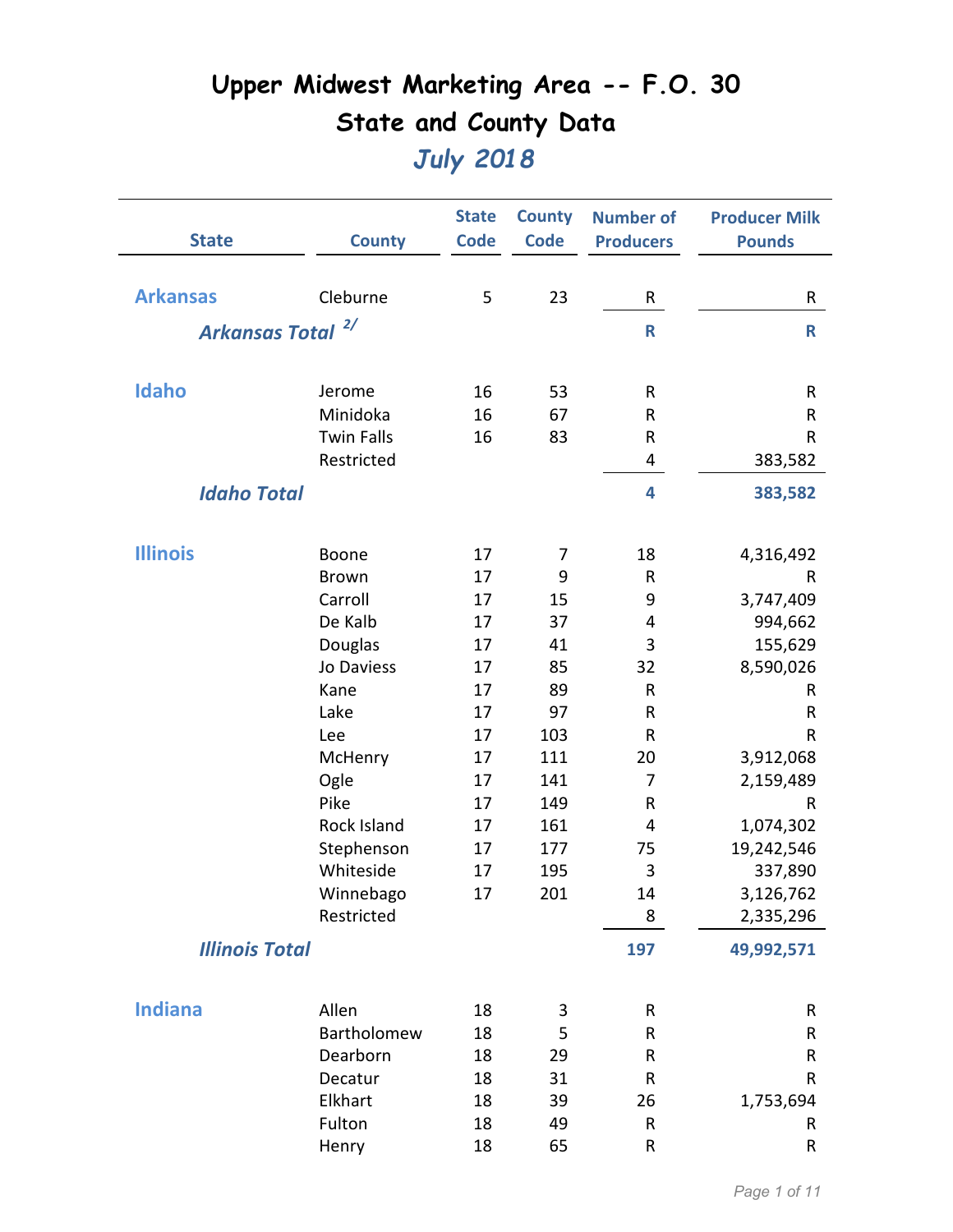|                            |                 | <b>State</b> | <b>County</b> | <b>Number of</b> | <b>Producer Milk</b> |
|----------------------------|-----------------|--------------|---------------|------------------|----------------------|
| <b>State</b>               | <b>County</b>   | <b>Code</b>  | <b>Code</b>   | <b>Producers</b> | <b>Pounds</b>        |
|                            |                 |              |               |                  |                      |
| <b>Indiana</b> (continued) |                 |              |               |                  |                      |
|                            | Huntington      | 18           | 69            | ${\sf R}$        | R                    |
|                            | Lagrange        | 18           | 87            | 102              | 2,125,311            |
|                            | Madison         | 18           | 95            | R                | R                    |
|                            | Marshall        | 18           | 99            | 7                | 271,274              |
|                            | Newton          | 18           | 111           | R                | R                    |
|                            | Noble           | 18           | 113           | 7                | 135,206              |
|                            | Ripley          | 18           | 137           | R                | R                    |
|                            | Rush            | 18           | 139           | R                | R                    |
|                            | St. Joseph      | 18           | 141           | R                | R                    |
|                            | Wayne           | 18           | 177           | 3                | 69,041               |
|                            | Restricted      |              |               | 14               | 4,702,169            |
| <b>Indiana Total</b>       |                 |              |               | 159              | 9,056,695            |
|                            |                 |              |               |                  |                      |
|                            |                 |              |               |                  |                      |
| <b>lowa</b>                | Allamakee       | 19           | 5             | 20               | 8,854,397            |
|                            | Benton          | 19           | 11            | ${\sf R}$        | R                    |
|                            | <b>Bremer</b>   | 19           | 17            | 4                | 272,642              |
|                            | <b>Buchanan</b> | 19           | 19            | 15               | 604,558              |
|                            | <b>Butler</b>   | 19           | 23            | ${\sf R}$        | R                    |
|                            | Cerro Gordo     | 19           | 33            | ${\sf R}$        | R                    |
|                            | Chickasaw       | 19           | 37            | 11               | 2,363,960            |
|                            | Clay            | 19           | 41            | $\mathsf{R}$     | R                    |
|                            | Clayton         | 19           | 43            | 18               | 3,347,348            |
|                            | Davis           | 19           | 51            | 14               | 608,433              |
|                            | Decatur         | 19           | 53            | ${\sf R}$        | R                    |
|                            | Delaware        | 19           | 55            | 6                | 571,630              |
|                            | Dubuque         | 19           | 61            | 12               | 1,503,904            |
|                            | Fayette         | 19           | 65            | 11               | 2,172,672            |
|                            | Floyd           | 19           | 67            | $\overline{7}$   | 1,337,302            |
|                            | Hancock         | 19           | 81            | ${\sf R}$        | R                    |
|                            | Henry           | 19           | 87            | ${\sf R}$        | ${\sf R}$            |
|                            | Howard          | 19           | 89            | 25               | 5,506,920            |
|                            | Jackson         | 19           | 97            | ${\sf R}$        | R                    |
|                            | Johnson         | 19           | 103           | 16               | 514,083              |
|                            | Jones           | 19           | 105           | ${\sf R}$        | R                    |
|                            | Keokuk          | 19           | 107           | ${\sf R}$        | R                    |
|                            | Kossuth         | 19           | 109           | $\sf R$          | R                    |
|                            | Linn            | 19           | 113           | ${\sf R}$        | ${\sf R}$            |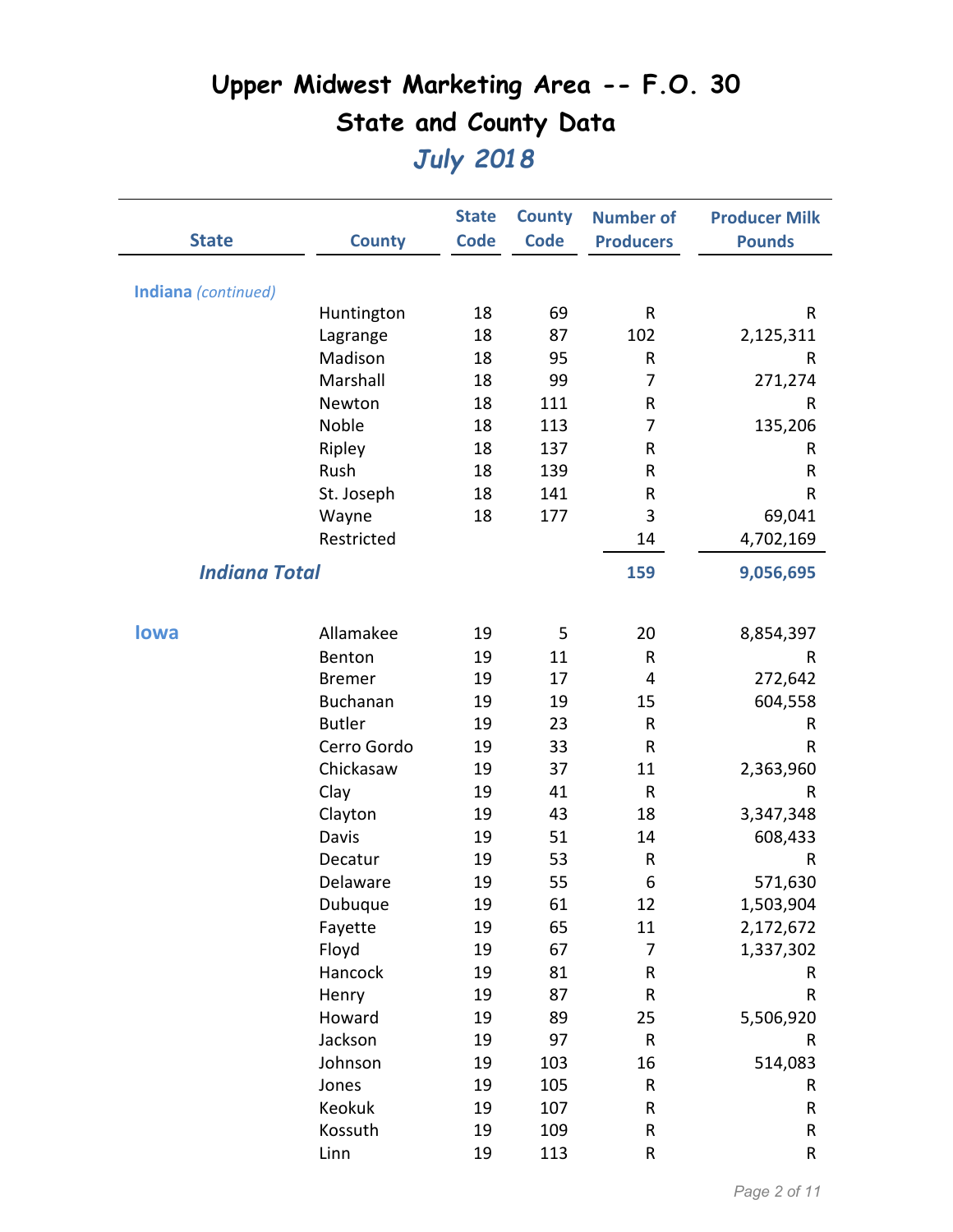|                         |                       | <b>State</b> | <b>County</b> | <b>Number of</b> | <b>Producer Milk</b> |
|-------------------------|-----------------------|--------------|---------------|------------------|----------------------|
| <b>State</b>            | <b>County</b>         | <b>Code</b>  | <b>Code</b>   | <b>Producers</b> | <b>Pounds</b>        |
|                         |                       |              |               |                  |                      |
| <b>lowa</b> (continued) |                       |              |               |                  |                      |
|                         | Lucas                 | 19           | 117           | R                | R                    |
|                         | Lyon                  | 19           | 119           | R                | ${\sf R}$            |
|                         | Marion<br>Mitchell    | 19           | 125           | $\sf R$          | ${\sf R}$            |
|                         | O'Brien               | 19           | 131<br>141    | 11               | 1,844,460            |
|                         |                       | 19           |               | R                | R                    |
|                         | Osceola<br>Pocahontas | 19           | 143           | R                | R                    |
|                         |                       | 19<br>19     | 151<br>163    | R<br>${\sf R}$   | R<br>${\sf R}$       |
|                         | Scott<br><b>Sioux</b> | 19           | 167           | 5                |                      |
|                         | Van Buren             | 19           | 177           | 3                | 31,164,370           |
|                         |                       |              | 181           | 3                | 274,255              |
|                         | Warren                | 19           | 183           | 23               | 157,030              |
|                         | Washington            | 19           |               |                  | 678,532              |
|                         | Wayne                 | 19           | 185           | 10               | 313,486              |
|                         | Winnebago             | 19           | 189           | ${\sf R}$        | R                    |
|                         | Winneshiek            | 19           | 191           | 40               | 12,247,255           |
|                         | Woodbury              | 19           | 193           | ${\sf R}$        | R                    |
|                         | Worth                 | 19           | 195           | ${\sf R}$        | R                    |
|                         | Restricted            |              |               | 29               | 35,665,854           |
| <b>Iowa Total</b>       |                       |              |               | 283              | 110,003,091          |
|                         |                       |              |               |                  |                      |
| <b>Michigan</b>         | Alcona                | 26           | $\mathbf{1}$  | $\mathsf{R}$     | R                    |
|                         | Alpena                | 26           | 7             | 4                | 166,557              |
|                         | Arenac                | 26           | 11            | ${\sf R}$        | R                    |
|                         | Cass                  | 26           | 27            | R                | R                    |
|                         | Clare                 | 26           | 35            | 12               | 258,041              |
|                         | Clinton               | 26           | 37            | 3                | 180,094              |
|                         | Delta                 | 26           | 41            | 3                | 322,129              |
|                         | Dickinson             | 26           | 43            | 3                | 995,356              |
|                         | Eaton                 | 26           | 45            | 5                | 130,280              |
|                         | Gratiot               | 26           | 57            | ${\sf R}$        | R                    |
|                         | Hillsdale             | 26           | 59            | ${\sf R}$        | R                    |
|                         | Huron                 | 26           | 63            | ${\sf R}$        | ${\sf R}$            |
|                         | Ingham                | 26           | 65            | R                | R                    |
|                         | Ionia                 | 26           | 67            | ${\sf R}$        | R                    |
|                         | Isabella              | 26           | 73            | 18               | 1,148,036            |
|                         | Kent                  | 26           | 81            | ${\sf R}$        | R                    |
|                         | Mason                 | 26           | 105           | ${\sf R}$        | R                    |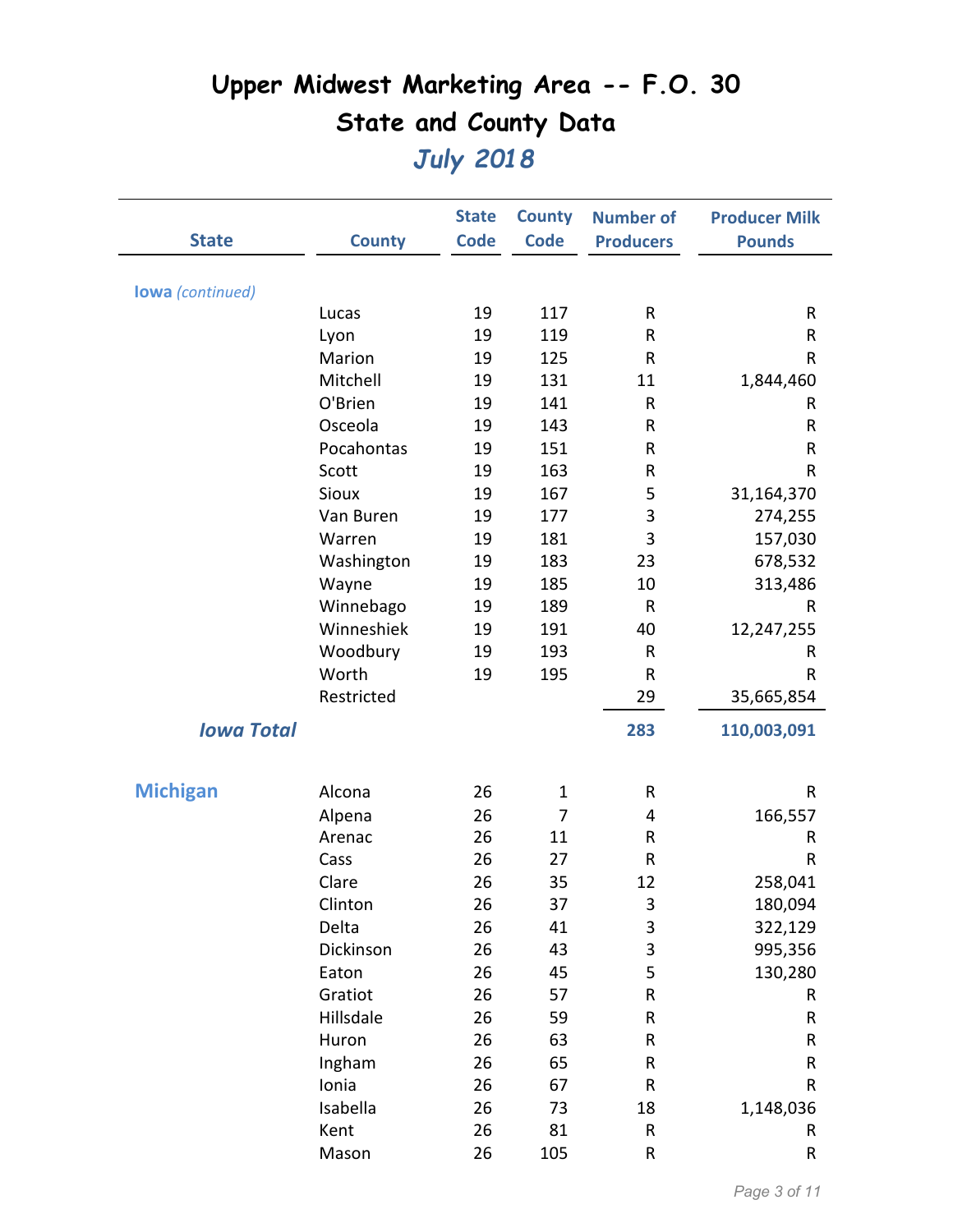|                       |                      | <b>State</b> | <b>County</b> | <b>Number of</b> | <b>Producer Milk</b> |
|-----------------------|----------------------|--------------|---------------|------------------|----------------------|
| <b>State</b>          | <b>County</b>        | <b>Code</b>  | <b>Code</b>   | <b>Producers</b> | <b>Pounds</b>        |
|                       |                      |              |               |                  |                      |
| Michigan (continued)  |                      |              | 107           |                  |                      |
|                       | Mecosta<br>Menominee | 26<br>26     | 109           | ${\sf R}$<br>19  | R                    |
|                       | Missaukee            | 26           | 113           | ${\sf R}$        | 6,348,261            |
|                       | Montcalm             |              | 117           | R                | R                    |
|                       |                      | 26<br>26     | 119           | R                | R<br>R               |
|                       | Montmorency          |              | 121           | 6                |                      |
|                       | Muskegon             | 26           |               |                  | 246,983              |
|                       | Newaygo              | 26           | 123           | 5                | 167,823              |
|                       | Osceola              | 26           | 133           | R                | R                    |
|                       | Oscoda               | 26           | 135           | 3                | 113,248              |
|                       | Ottawa               | 26           | 139           | 3                | 20,130               |
|                       | St. Joseph           | 26           | 149           | ${\sf R}$        | R                    |
|                       | Sanilac              | 26           | 151           | 12               | 414,919              |
|                       | Tuscola              | 26           | 157           | 5                | 228,476              |
|                       | Wexford              | 26           | 165           | ${\sf R}$        | R                    |
|                       | Restricted           |              |               | 20               | 665,177              |
| <b>Michigan Total</b> |                      |              |               | 121              | 11,405,510           |
|                       |                      |              |               |                  |                      |
| <b>Minnesota</b>      | Aitkin               | 27           | $\mathbf{1}$  | $\mathsf{R}$     | R                    |
|                       | <b>Becker</b>        | 27           | 5             | 33               | 8,816,871            |
|                       | Benton               | 27           | 9             | 65               | 17,424,629           |
|                       | <b>Blue Earth</b>    | 27           | 13            | ${\sf R}$        | R                    |
|                       | <b>Brown</b>         | 27           | 15            | 41               | 9,034,587            |
|                       | Carlton              | 27           | 17            | 8                | 620,024              |
|                       | Carver               | 27           | 19            | 55               | 10,448,195           |
|                       | Cass                 | 27           | 21            | 5                | 300,892              |
|                       | Chippewa             | 27           | 23            | 4                | 1,110,529            |
|                       | Chisago              | 27           | 25            | 12               | 1,161,446            |
|                       | Clay                 | 27           | 27            | 3                | 1,652,267            |
|                       | Clearwater           | 27           | 29            | R                | R                    |
|                       | Cottonwood           | 27           | 33            | ${\sf R}$        | ${\sf R}$            |
|                       | Crow Wing            | 27           | 35            | 5                | 597,774              |
|                       | Dakota               | 27           | 37            | 14               | 2,825,114            |
|                       | Dodge                | 27           | 39            | 15               | 2,838,780            |
|                       | Douglas              | 27           | 41            | 24               | 1,398,086            |
|                       | Faribault            | 27           | 43            | $\overline{3}$   | 2,279,564            |
|                       | Fillmore             | 27           | 45            | 50               | 15,242,124           |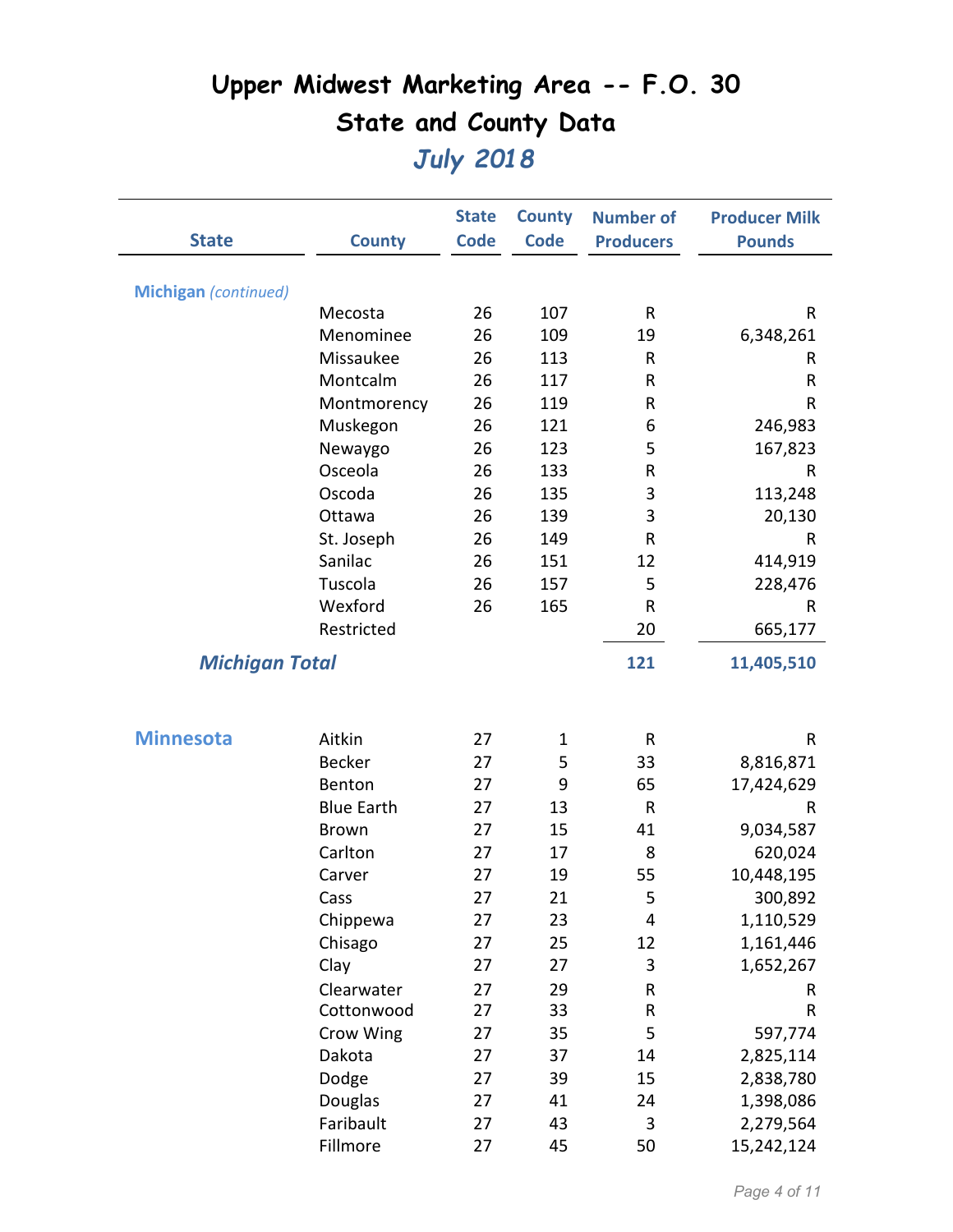|                              |                   | <b>State</b> | <b>County</b> | <b>Number of</b> | <b>Producer Milk</b> |
|------------------------------|-------------------|--------------|---------------|------------------|----------------------|
| <b>State</b>                 | <b>County</b>     | <b>Code</b>  | <b>Code</b>   | <b>Producers</b> | <b>Pounds</b>        |
|                              |                   |              |               |                  |                      |
| <b>Minnesota</b> (continued) |                   |              |               |                  |                      |
|                              | Freeborn          | 27           | 47            | R                | R                    |
|                              | Goodhue           | 27           | 49            | 86               | 28,581,652           |
|                              | Grant             | 27           | 51            | R                | R                    |
|                              | Hennepin          | 27           | 53            | $\overline{7}$   | 845,053              |
|                              | Houston           | 27           | 55            | 47               | 13,303,850           |
|                              | Hubbard           | 27           | 57            | 5                | 540,193              |
|                              | Isanti            | 27           | 59            | R                | R                    |
|                              | Kanabec           | 27           | 65            | 7                | 830,297              |
|                              | Kandiyohi         | 27           | 67            | 40               | 14,103,221           |
|                              | Koochiching       | 27           | 71            | R                | R                    |
|                              | Lac qui Parle     | 27           | 73            | 4                | 1,666,097            |
|                              | Le Sueur          | 27           | 79            | 10               | 8,790,913            |
|                              | Lincoln           | 27           | 81            | 7                | 3,967,640            |
|                              | Lyon              | 27           | 83            | 6                | 1,170,648            |
|                              | McLeod            | 27           | 85            | 39               | 7,919,987            |
|                              | Mahnomen          | 27           | 87            | 6                | 5,276,546            |
|                              | Marshall          | 27           | 89            | 3                | 189,406              |
|                              | Martin            | 27           | 91            | 3                | 378,437              |
|                              | Meeker            | 27           | 93            | 34               | 17,463,183           |
|                              | Mille Lacs        | 27           | 95            | 22               | 2,183,153            |
|                              | Morrison          | 27           | 97            | 172              | 37,291,189           |
|                              | Mower             | 27           | 99            | 14               | 3,778,375            |
|                              | Murray            | 27           | 101           | 4                | 1,279,551            |
|                              | Nicollet          | 27           | 103           | 23               | 14,352,762           |
|                              | <b>Nobles</b>     | 27           | 105           | R                | R                    |
|                              | Norman            | 27           | 107           | 3                | 4,408,566            |
|                              | Olmsted           | 27           | 109           | 23               | 9,372,430            |
|                              | <b>Otter Tail</b> | 27           | 111           | 94               | 16,435,005           |
|                              | Pennington        | 27           | 113           | R                | R                    |
|                              | Pine              | 27           | 115           | 34               | 5,959,189            |
|                              | Pipestone         | 27           | 117           | 10               | 10,423,071           |
|                              | Polk              | 27           | 119           | 15               | 1,307,266            |
|                              | Pope              | 27           | 121           | 21               | 5,104,205            |
|                              | Ramsey            | 27           | 123           | R                | R                    |
|                              | Red Lake          | 27           | 125           | 3                | 1,835,225            |
|                              | Redwood           | 27           | 127           | 6                | 932,837              |
|                              | Renville          | 27           | 129           | 15               | 5,247,499            |
|                              | Rice              | 27           | 131           | 33               | 9,470,784            |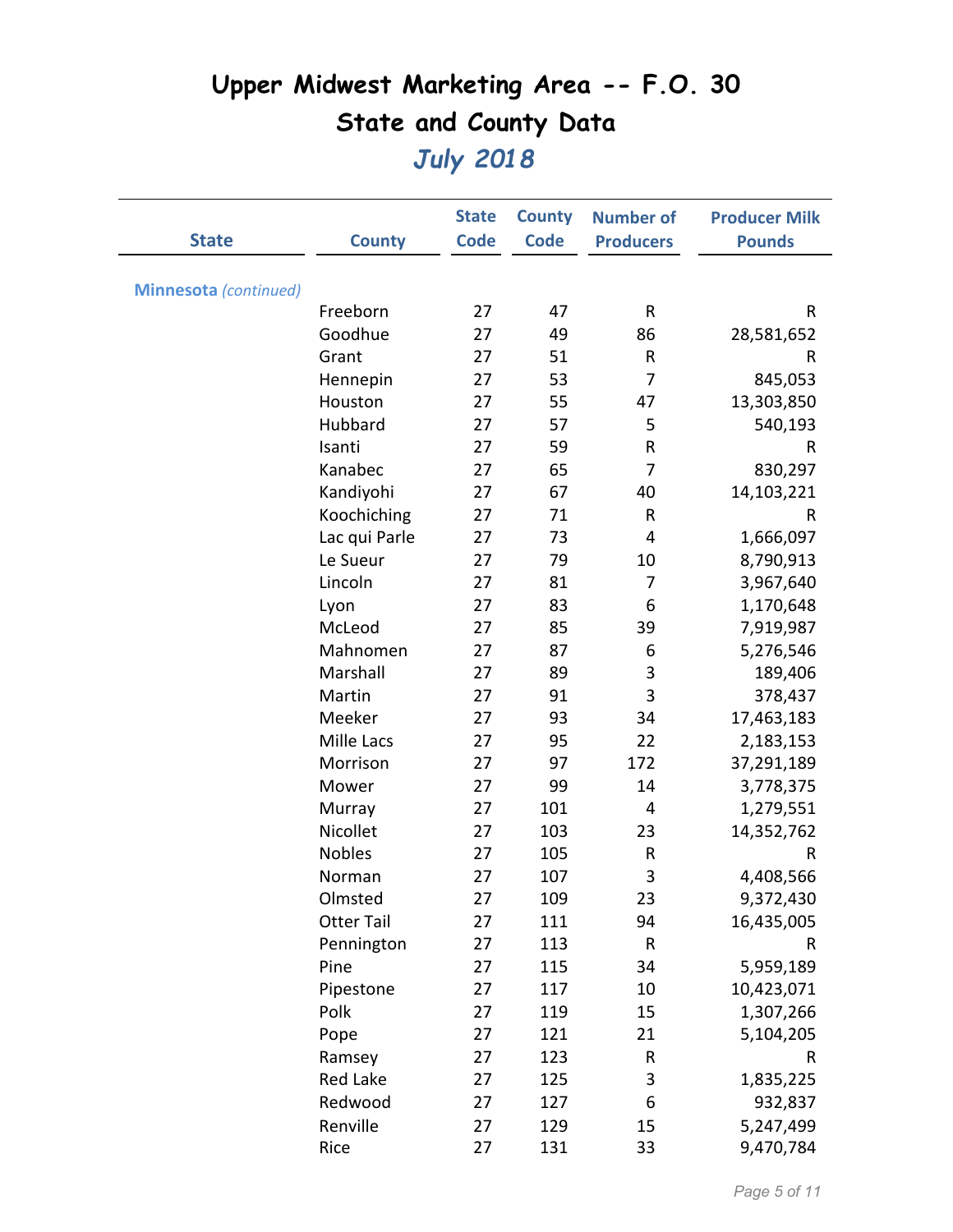|                              |                        | <b>State</b> | <b>County</b> | <b>Number of</b> | <b>Producer Milk</b> |
|------------------------------|------------------------|--------------|---------------|------------------|----------------------|
| <b>State</b>                 | <b>County</b>          | <b>Code</b>  | <b>Code</b>   | <b>Producers</b> | <b>Pounds</b>        |
|                              |                        |              |               |                  |                      |
| <b>Minnesota</b> (continued) |                        |              |               |                  |                      |
|                              | Rock                   | 27           | 133           | R                | R                    |
|                              | Roseau                 | 27           | 135           | 5                | 355,986              |
|                              | St. Louis              | 27           | 137           | R                | R                    |
|                              | Scott                  | 27           | 139           | 26               | 5,343,556            |
|                              | Sherburne              | 27           | 141           | 7                | 1,932,509            |
|                              | Sibley                 | 27           | 143           | 28               | 6,036,376            |
|                              | <b>Stearns</b>         | 27           | 145           | 450              | 97,794,019           |
|                              | Steele                 | 27           | 147           | 15               | 1,969,392            |
|                              | Stevens                | 27           | 149           | 11               | 55,966,221           |
|                              | Swift                  | 27           | 151           | 11               | 19,687,420           |
|                              | Todd                   | 27           | 153           | 58               | 9,293,083            |
|                              | Traverse               | 27           | 155           | $\mathsf{R}$     | R                    |
|                              | Wabasha                | 27           | 157           | 56               | 17,728,539           |
|                              | Wadena                 | 27           | 159           | 28               | 4,472,310            |
|                              | Waseca                 | 27           | 161           | 5                | 547,127              |
|                              | Washington             | 27           | 163           | 12               | 782,348              |
|                              | Watonwan               | 27           | 165           | 3                | 690,051              |
|                              | Winona                 | 27           | 169           | 79               | 27,528,378           |
|                              | Wright                 | 27           | 171           | 48               | 15,268,293           |
|                              | <b>Yellow Medicine</b> | 27           | 173           | 9                | 1,841,364            |
|                              | Restricted             |              |               | 21               | 9,005,681            |
| <b>Minnesota Total</b>       |                        |              |               |                  |                      |
|                              |                        |              |               | 2,005            | 586,401,765          |
|                              |                        |              |               |                  |                      |
| <b>Missouri</b>              | Carroll                | 29           | 33            | R                | R                    |
|                              | Dade                   | 29           | 57            | R                | R                    |
|                              | <b>Dallas</b>          | 29           | 59            | R                | R                    |
|                              | <b>Daviess</b>         | 29           | 61            | R                | ${\sf R}$            |
|                              | Grundy                 | 29           | 79            | R                | R                    |
|                              | Knox                   | 29           | 103           | R                | R                    |
|                              | Livingston             | 29           | 117           | 3                | 155,700              |
|                              | McDonald               | 29           | 119           | 3                | 57,076               |
|                              | Scotland               | 29           | 199           | 7                | 461,338              |
|                              | Webster                | 29           | 225           | R                | R                    |
|                              | Wright                 | 29           | 229           | 4                | 168,244              |
|                              | Restricted             |              |               | 9                | 438,774              |
| <b>Missouri Total</b>        |                        |              |               | 26               | 1,281,132            |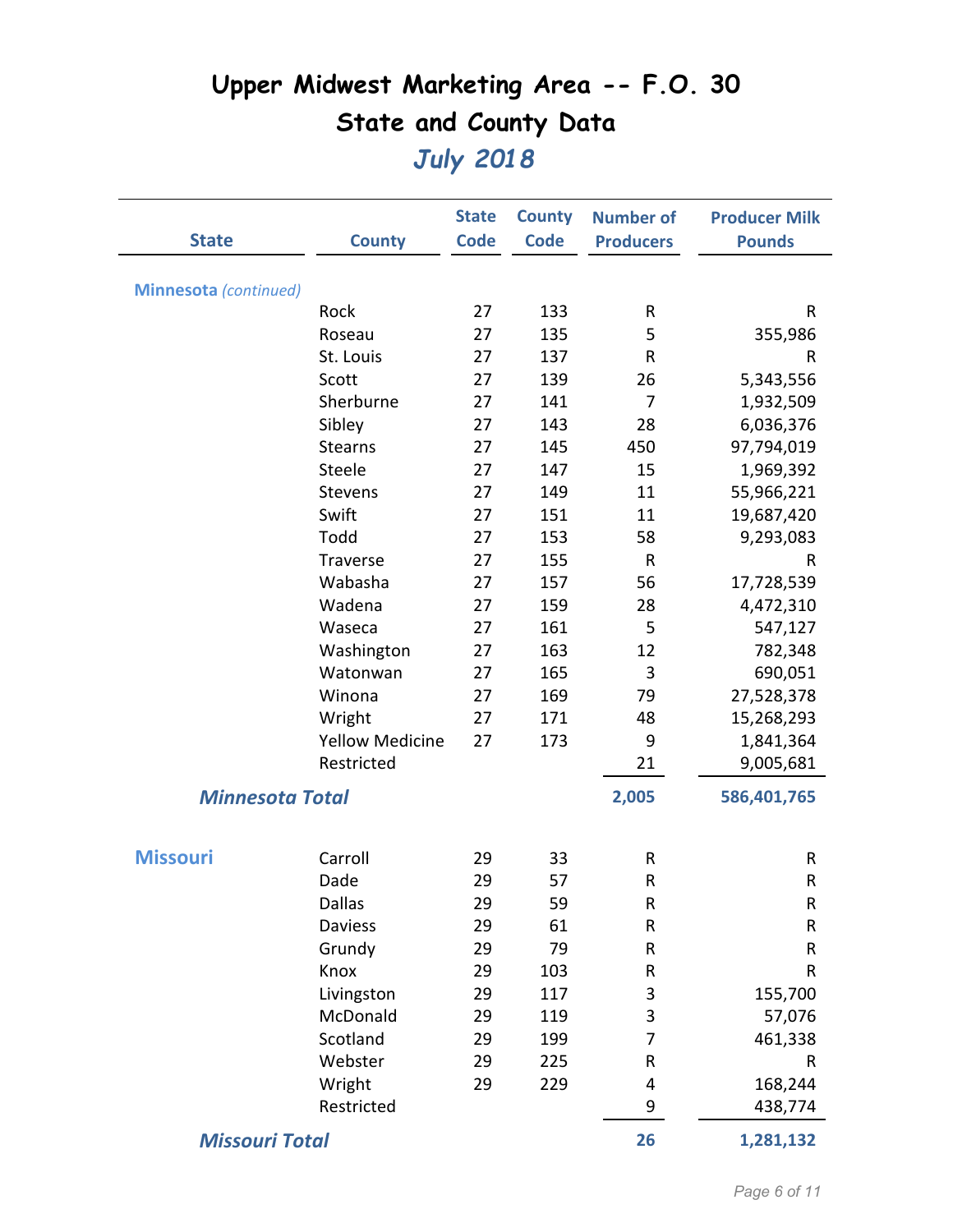| <b>State</b>                 | <b>County</b>                  | <b>State</b><br><b>Code</b> | <b>County</b><br><b>Code</b> | <b>Number of</b><br><b>Producers</b> | <b>Producer Milk</b><br><b>Pounds</b> |
|------------------------------|--------------------------------|-----------------------------|------------------------------|--------------------------------------|---------------------------------------|
|                              |                                |                             |                              |                                      |                                       |
| <b>Nebraska</b>              | Dixon                          | 31                          | 51                           | R                                    | R                                     |
| Nebraska Total <sup>2/</sup> |                                |                             |                              | $\mathsf{R}$                         | $\mathbf R$                           |
|                              |                                |                             |                              |                                      |                                       |
| <b>New Mexico</b>            | Roosevelt                      | 35                          | 41                           | R                                    | R                                     |
|                              | New Mexico Total <sup>2/</sup> |                             |                              | $\mathsf{R}$                         | R                                     |
|                              |                                |                             |                              |                                      |                                       |
| <b>North Dakota</b>          | <b>Barnes</b>                  | 38                          | 3                            | 6                                    | 2,615,990                             |
|                              | Cass                           | 38                          | 17                           | R                                    | R                                     |
|                              | Emmons                         | 38                          | 29                           | 4                                    | 389,620                               |
|                              | Foster                         | 38                          | 31                           | $\sf R$                              | R                                     |
|                              | Grant                          | 38                          | 37                           | $\sf R$                              | R                                     |
|                              | Hettinger                      | 38                          | 41                           | R                                    | R                                     |
|                              | Kidder                         | 38                          | 43                           | R                                    | R                                     |
|                              | La Moure                       | 38                          | 45                           | $\sf R$                              | R                                     |
|                              | Logan                          | 38                          | 47                           | R                                    | R                                     |
|                              | McHenry                        | 38                          | 49                           | R                                    | R                                     |
|                              | McIntosh                       | 38                          | 51                           | 4                                    | 1,877,310                             |
|                              | Morton                         | 38                          | 59                           | R                                    | R                                     |
|                              | Nelson                         | 38                          | 63                           | ${\sf R}$                            | R                                     |
|                              | Ransom                         | 38                          | 73                           | R                                    | R                                     |
|                              | Richland                       | 38                          | 77                           | $\sf R$                              | R                                     |
|                              | Sargent                        | 38                          | 81                           | R                                    | R                                     |
|                              | <b>Stark</b>                   | 38                          | 89                           | $\sf R$                              | R                                     |
|                              | Stutsman                       | 38                          | 93                           | 4                                    | 2,270,884                             |
|                              | Walsh                          | 38                          | 99                           | ${\sf R}$                            | R                                     |
|                              | Restricted                     |                             |                              | 20                                   | 15,308,553                            |
|                              | <b>North Dakota Total</b>      |                             |                              | 38                                   | 22,462,357                            |
| <b>Ohio</b>                  | Adams                          | 39                          | $\mathbf 1$                  | ${\sf R}$                            |                                       |
|                              | Ashland                        | 39                          | 5                            | R                                    | R<br>R                                |
|                              | Ashtabula                      | 39                          | 7                            | ${\sf R}$                            | R                                     |
|                              | Carroll                        |                             |                              |                                      |                                       |
|                              |                                | 39                          | 19                           | 5                                    | 66,376                                |
|                              | Coshocton<br>Darke             | 39<br>39                    | 31<br>37                     | 5<br>${\sf R}$                       | 99,538<br>R                           |
|                              |                                |                             |                              |                                      |                                       |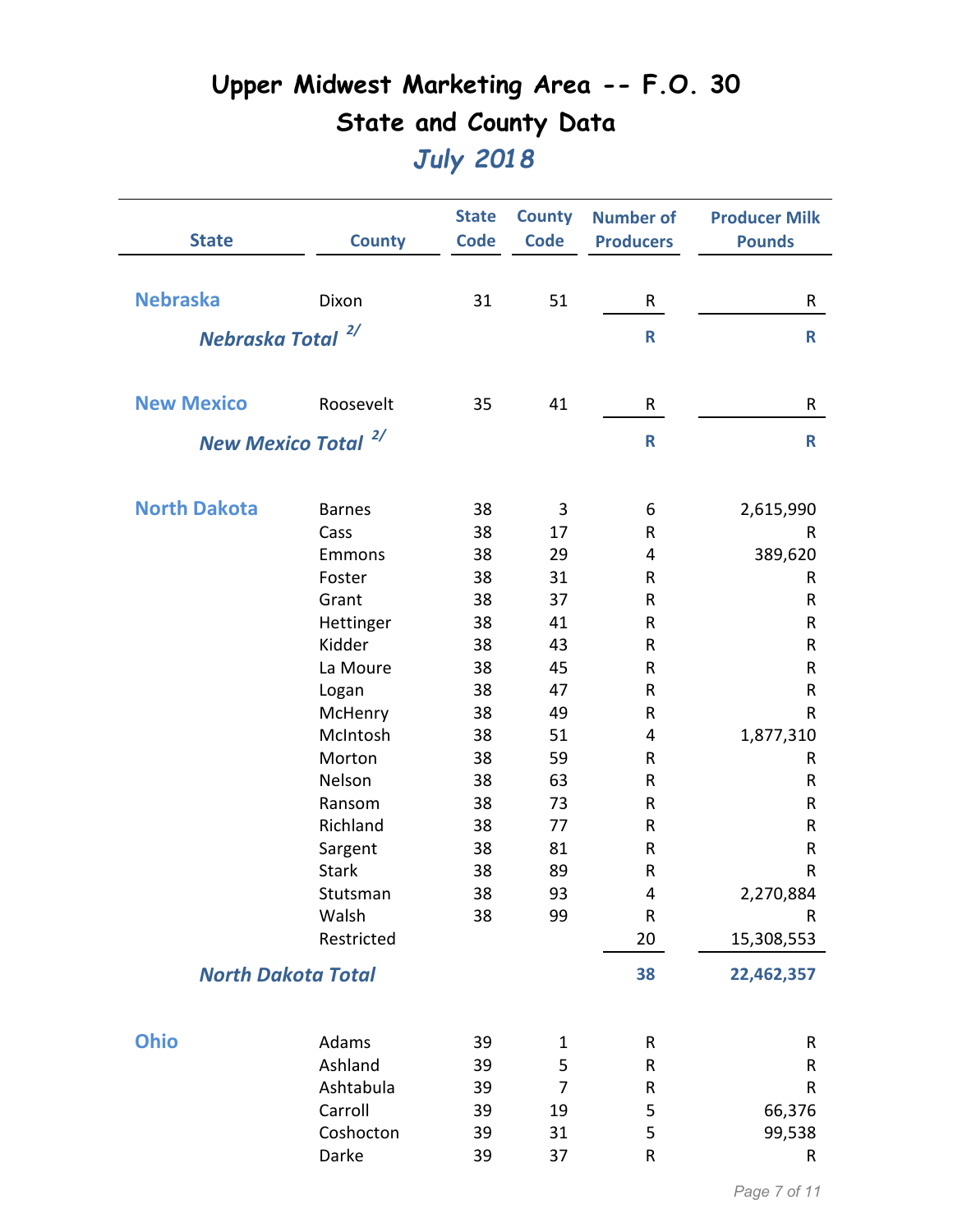|                         |                  | <b>State</b> | <b>County</b> | <b>Number of</b> | <b>Producer Milk</b> |
|-------------------------|------------------|--------------|---------------|------------------|----------------------|
| <b>State</b>            | <b>County</b>    | <b>Code</b>  | <b>Code</b>   | <b>Producers</b> | <b>Pounds</b>        |
|                         |                  |              |               |                  |                      |
| <b>Ohio</b> (continued) |                  |              |               |                  |                      |
|                         | Gallia           | 39           | 53            | R                | R                    |
|                         | Geauga           | 39           | 55            | 4                | 34,703               |
|                         | Hamilton         | 39           | 61            | R                | R                    |
|                         | Highland         | 39           | 71            | 6                | 99,029               |
|                         | Holmes           | 39           | 75            | 20               | 304,575              |
|                         | Jackson          | 39           | 79            | R                | R                    |
|                         | Knox             | 39           | 83            | $\sf R$          | R                    |
|                         | Logan            | 39           | 91            | 10               | 253,571              |
|                         | Lucas            | 39           | 95            | R                | R                    |
|                         | Mercer           | 39           | 107           | R                | R                    |
|                         | Miami            | 39           | 109           | R                | R                    |
|                         | Morrow           | 39           | 117           | R                | R                    |
|                         | Pickaway         | 39           | 129           | R                | R                    |
|                         | Pike             | 39           | 131           | R                | R                    |
|                         | Portage          | 39           | 133           | R                | ${\sf R}$            |
|                         | Richland         | 39           | 139           | R                | R                    |
|                         | Ross             | 39           | 141           | R                | R                    |
|                         | Trumbull         | 39           | 155           | R                | R                    |
|                         | Tuscarawas       | 39           | 157           | 11               | 126,747              |
|                         | Wayne            | 39           | 169           | 5                | 126,464              |
|                         | Restricted       |              |               | 22               | 451,829              |
| <b>Ohio Total</b>       |                  |              |               | 88               | 1,562,832            |
|                         |                  |              |               |                  |                      |
| <b>Oklahoma</b>         | Mayes            | 40           | 97            | R                | R                    |
|                         | 2/               |              |               |                  |                      |
| <b>Oklahoma Total</b>   |                  |              |               | R                | $\mathsf{R}$         |
|                         |                  |              |               |                  |                      |
| <b>South Dakota</b>     | <b>Beadle</b>    | 46           | 5             | R                | R                    |
|                         | <b>Brookings</b> | 46           | 11            | 8                | 17,153,529           |
|                         | <b>Brown</b>     | 46           | 13            | R                | R                    |
|                         | Campbell         | 46           | 21            | R                | R                    |
|                         | Codington        | 46           | 29            | R                | R                    |
|                         | Day              | 46           | 37            | R                | R                    |
|                         | Deuel            | 46           | 39            | R                | R                    |
|                         | Edmunds          | 46           | 45            | R                | R                    |
|                         | Faulk            | 46           | 49            | R                | R                    |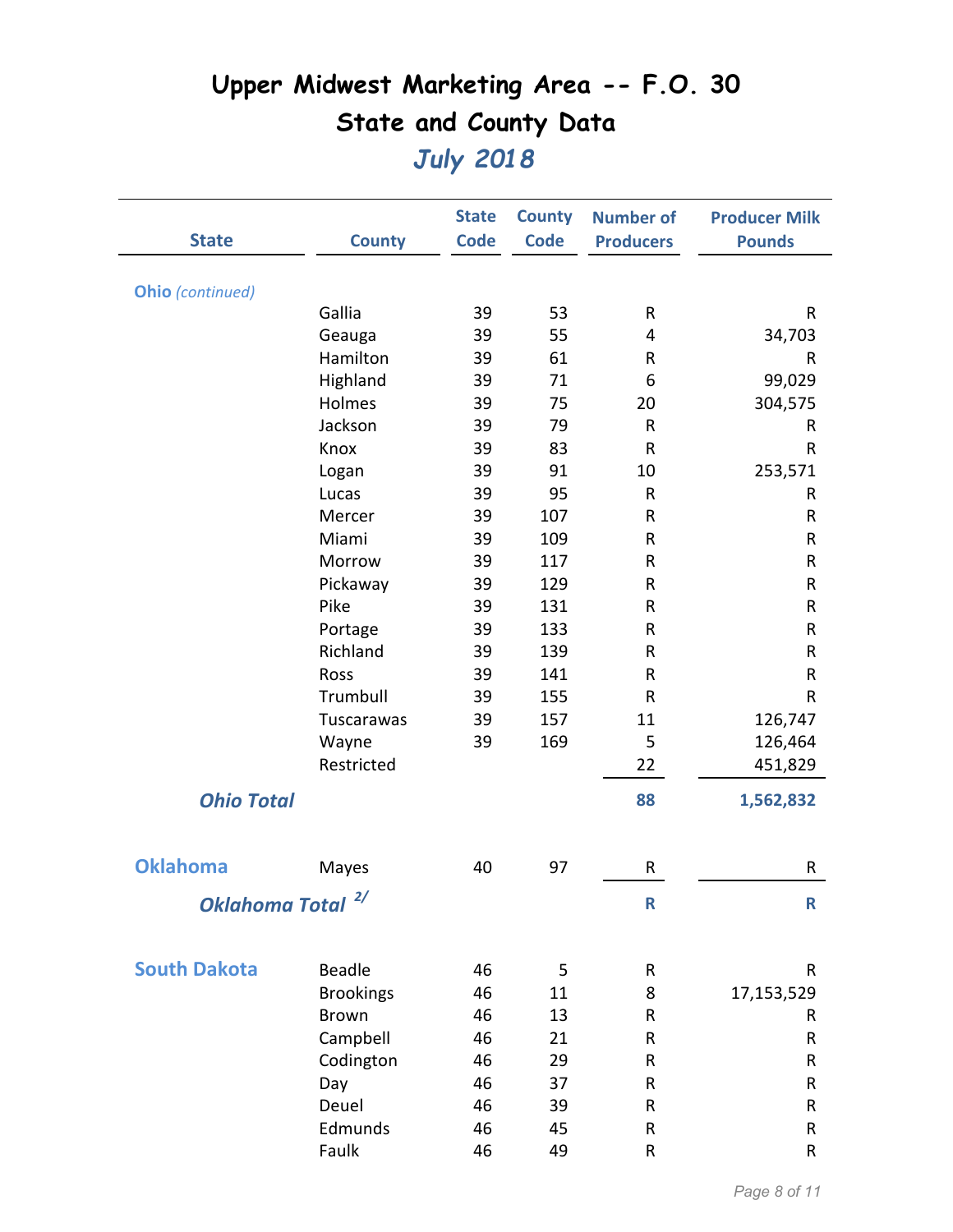|                                 |                           | <b>State</b> | <b>County</b>  | <b>Number of</b> | <b>Producer Milk</b> |
|---------------------------------|---------------------------|--------------|----------------|------------------|----------------------|
| <b>State</b>                    | <b>County</b>             | <b>Code</b>  | <b>Code</b>    | <b>Producers</b> | <b>Pounds</b>        |
|                                 |                           |              |                |                  |                      |
| <b>South Dakota (continued)</b> |                           |              |                |                  |                      |
|                                 | Grant                     | 46           | 51             | 8                | 19,060,457           |
|                                 | Hamlin                    | 46           | 57             | R                | R                    |
|                                 | Hanson                    | 46           | 61             | ${\sf R}$        | R                    |
|                                 | Kingsbury                 | 46           | 77             | R                | R                    |
|                                 | Lake                      | 46           | 79             | R                | R                    |
|                                 | McCook                    | 46           | 87             | 3                | 5,616,992            |
|                                 | McPherson                 | 46           | 89             | R                | R                    |
|                                 | Marshall                  | 46           | 91             | R                | R                    |
|                                 | Minnehaha                 | 46           | 99             | 4                | 11,028,525           |
|                                 | Moody                     | 46           | 101            | ${\sf R}$        | R                    |
|                                 | Roberts                   | 46           | 109            | 5                | 3,414,840            |
|                                 | Spink                     | 46           | 115            | R                | R                    |
|                                 | Turner                    | 46           | 125            | ${\sf R}$        | R                    |
|                                 | Restricted                |              |                | 27               | 74,668,278           |
|                                 | <b>South Dakota Total</b> |              |                | 55               | 130,942,621          |
|                                 |                           |              |                |                  |                      |
| <b>Texas</b>                    | Rockwall                  | 48           | 397            | R                | R                    |
|                                 |                           |              |                |                  |                      |
| Texas Total <sup>2/</sup>       |                           |              |                | $\mathsf{R}$     | R                    |
|                                 |                           |              |                |                  |                      |
| <b>Wisconsin</b>                | Adams                     | 55           | $\mathbf{1}$   | 10               | 23,419,271           |
|                                 | Ashland                   | 55           | 3              | 11               | 7,313,896            |
|                                 | <b>Barron</b>             | 55           | 5              | 140              | 25,349,934           |
|                                 | Bayfield                  | 55           | $\overline{7}$ | 17               | 1,574,320            |
|                                 | <b>Brown</b>              | 55           | 9              | 125              | 103,831,072          |
|                                 | <b>Buffalo</b>            | 55           | 11             | 92               | 18,204,105           |
|                                 | <b>Burnett</b>            | 55           | 13             | 20               | 4,184,962            |
|                                 | Calumet                   | 55           | 15             | 73               | 60,793,669           |
|                                 | Chippewa                  | 55           | 17             | 221              | 43,907,590           |
|                                 | Clark                     | 55           | 19             | 606              | 126,011,644          |
|                                 | Columbia                  | 55           | 21             | 79               | 33,822,816           |
|                                 | Crawford                  | 55           | 23             | 42               | 6,734,888            |
|                                 | Dane                      | 55           | 25             | 220              | 106,597,456          |
|                                 | Dodge                     | 55           | 27             | 209              | 79,233,839           |
|                                 | Door                      | 55           | 29             | 48               | 15,046,918           |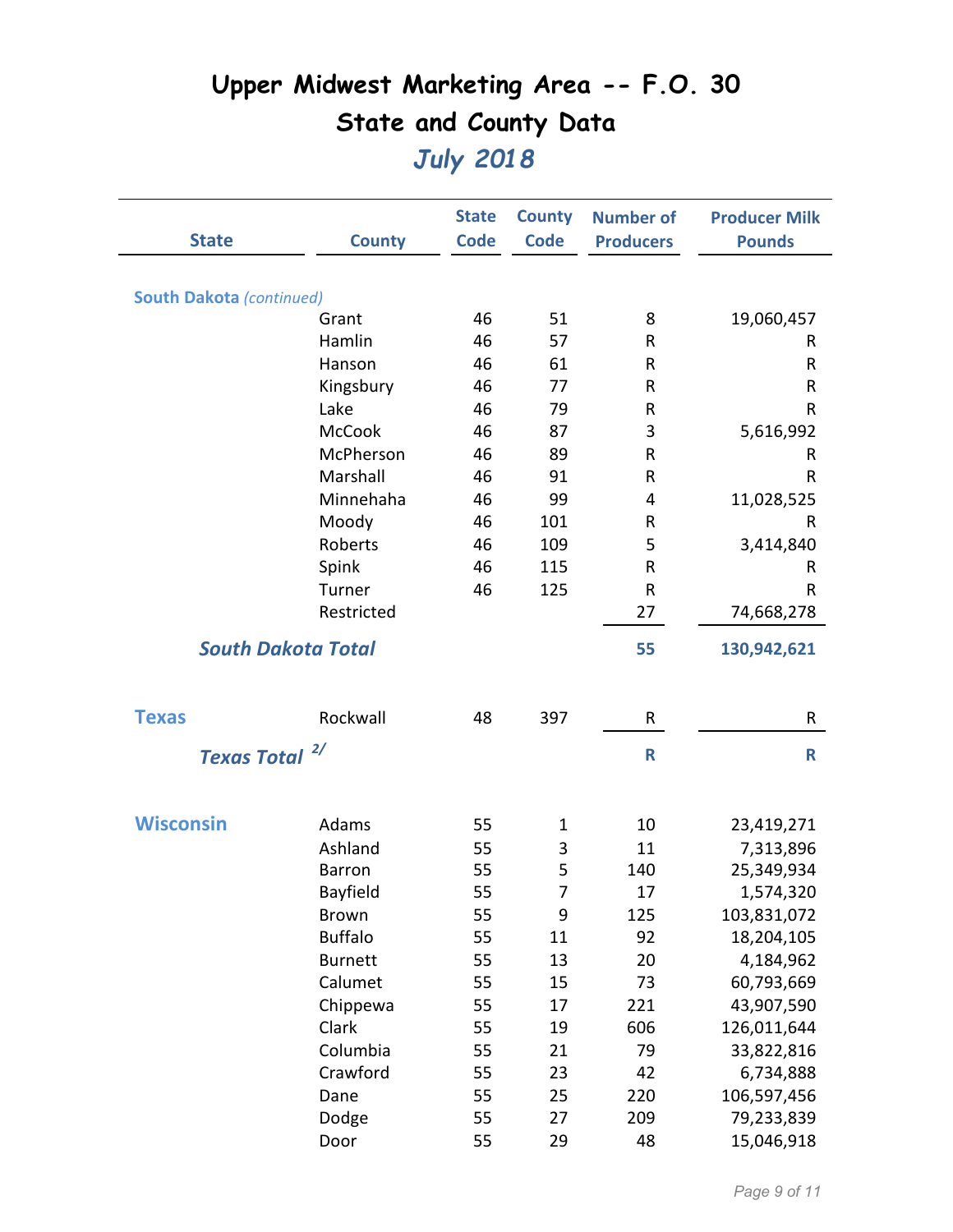|                              |               | <b>State</b> | <b>County</b> | <b>Number of</b> | <b>Producer Milk</b> |
|------------------------------|---------------|--------------|---------------|------------------|----------------------|
| <b>State</b>                 | <b>County</b> | <b>Code</b>  | <b>Code</b>   | <b>Producers</b> | <b>Pounds</b>        |
|                              |               |              |               |                  |                      |
| <b>Wisconsin</b> (continued) |               |              |               |                  |                      |
|                              | Douglas       | 55           | 31            | 5                | 261,369              |
|                              | Dunn          | 55           | 33            | 97               | 31,363,355           |
|                              | Eau Claire    | 55           | 35            | 57               | 10,042,695           |
|                              | Florence      | 55           | 37            | 4                | 343,004              |
|                              | Fond du Lac   | 55           | 39            | 203              | 120,266,033          |
|                              | Forest        | 55           | 41            | ${\sf R}$        | R                    |
|                              | Grant         | 55           | 43            | 229              | 53,508,520           |
|                              | Green         | 55           | 45            | 142              | 44,100,549           |
|                              | Green Lake    | 55           | 47            | 35               | 15,049,193           |
|                              | lowa          | 55           | 49            | 112              | 23,981,347           |
|                              | Iron          | 55           | 51            | 3                | 117,644              |
|                              | Jackson       | 55           | 53            | 73               | 16,092,731           |
|                              | Jefferson     | 55           | 55            | 78               | 28,883,458           |
|                              | Juneau        | 55           | 57            | 55               | 16,417,238           |
|                              | Kenosha       | 55           | 59            | 17               | 4,944,076            |
|                              | Kewaunee      | 55           | 61            | 124              | 110,349,482          |
|                              | La Crosse     | 55           | 63            | 51               | 7,375,611            |
|                              | LaFayette     | 55           | 65            | 127              | 39,704,751           |
|                              | Langlade      | 55           | 67            | 38               | 15,634,570           |
|                              | Lincoln       | 55           | 69            | 33               | 6,906,108            |
|                              | Manitowoc     | 55           | 71            | 187              | 122,457,275          |
|                              | Marathon      | 55           | 73            | 437              | 118,194,291          |
|                              | Marinette     | 55           | 75            | 49               | 34,734,805           |
|                              | Marquette     | 55           | 77            | 21               | 10,251,204           |
|                              | Monroe        | 55           | 81            | 142              | 35,996,017           |
|                              | Oconto        | 55           | 83            | 102              | 45,959,070           |
|                              | Outagamie     | 55           | 87            | 155              | 75,144,353           |
|                              | Ozaukee       | 55           | 89            | 36               | 17,780,535           |
|                              | Pepin         | 55           | 91            | 50               | 15,424,739           |
|                              | Pierce        | 55           | 93            | 106              | 24,169,480           |
|                              | Polk          | 55           | 95            | 89               | 21,452,880           |
|                              | Portage       | 55           | 97            | 78               | 19,641,215           |
|                              | Price         | 55           | 99            | 41               | 7,986,967            |
|                              | Racine        | 55           | 101           | 22               | 8,060,877            |
|                              | Richland      | 55           | 103           | 69               | 24,246,113           |
|                              | Rock          | 55           | 105           | 77               | 35,223,210           |
|                              | Rusk          | 55           | 107           | 89               | 17,342,383           |
|                              | St. Croix     | 55           | 109           | 105              | 35,513,528           |